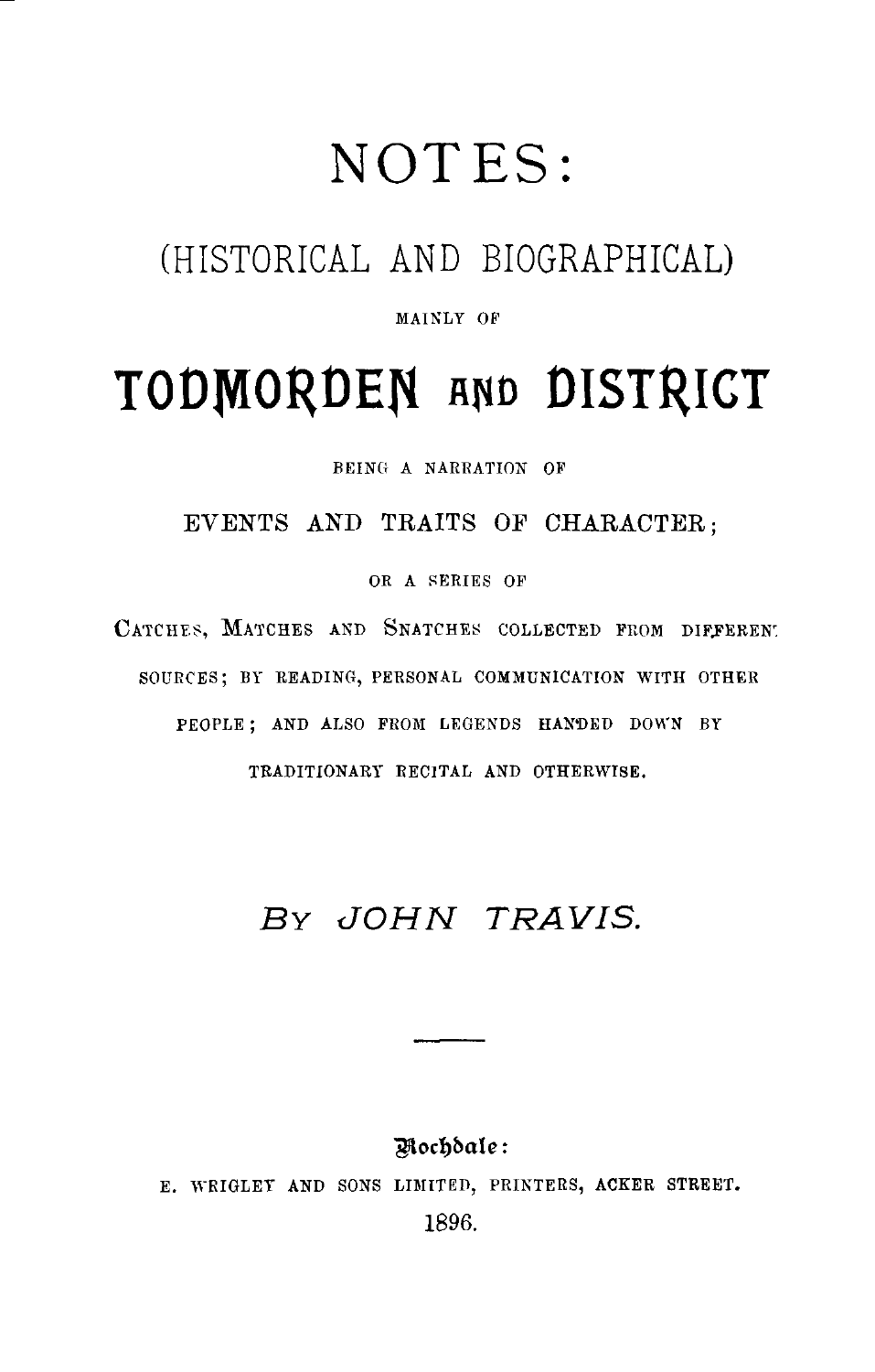Many of the following pieces, tales or stories relate to matters and people once resident within the Townships of Todverry, Walvey, Standverry and Langvey, with sometimes a bunch of nettles or sweetdocks gathered in a distant field (the result of a journey over a neighbouring moor); also of an occasional handful of wild thyme, sweet majoram or sage picked up and thrown into the seething pot at random to renew the decoction, so that no offensive odour may arise to disturb the sensitive organs of taste or smell of any reader who may in future turn the bundle over.

> My Son ; these maxim make a rule, And lump them aye thegither ; The rigid righteous is a fool, The rigid wise anither.

The cleanest corn that e're was dight, May hae some files o' caff in, Sae ne'er a fellow creature slight, For random fits o' daffin. Address to the "Unco-Gude."-Burns.

"And further, by these my son, be admonished; of making many books there is no end; and much study is a weariness of the flesh." Eccles. xii., 12. Address to the "Unco-Gude."—Burns.<br>
"And further, by these my son, be admonished; of making many<br>
is there is no end; and much study is a weariness of the flesh."<br>
Eccles. xii., 12.<br>
"Oh that . . . . . . I had the indictm

mine adversary hath written."-Job xxxi., 35.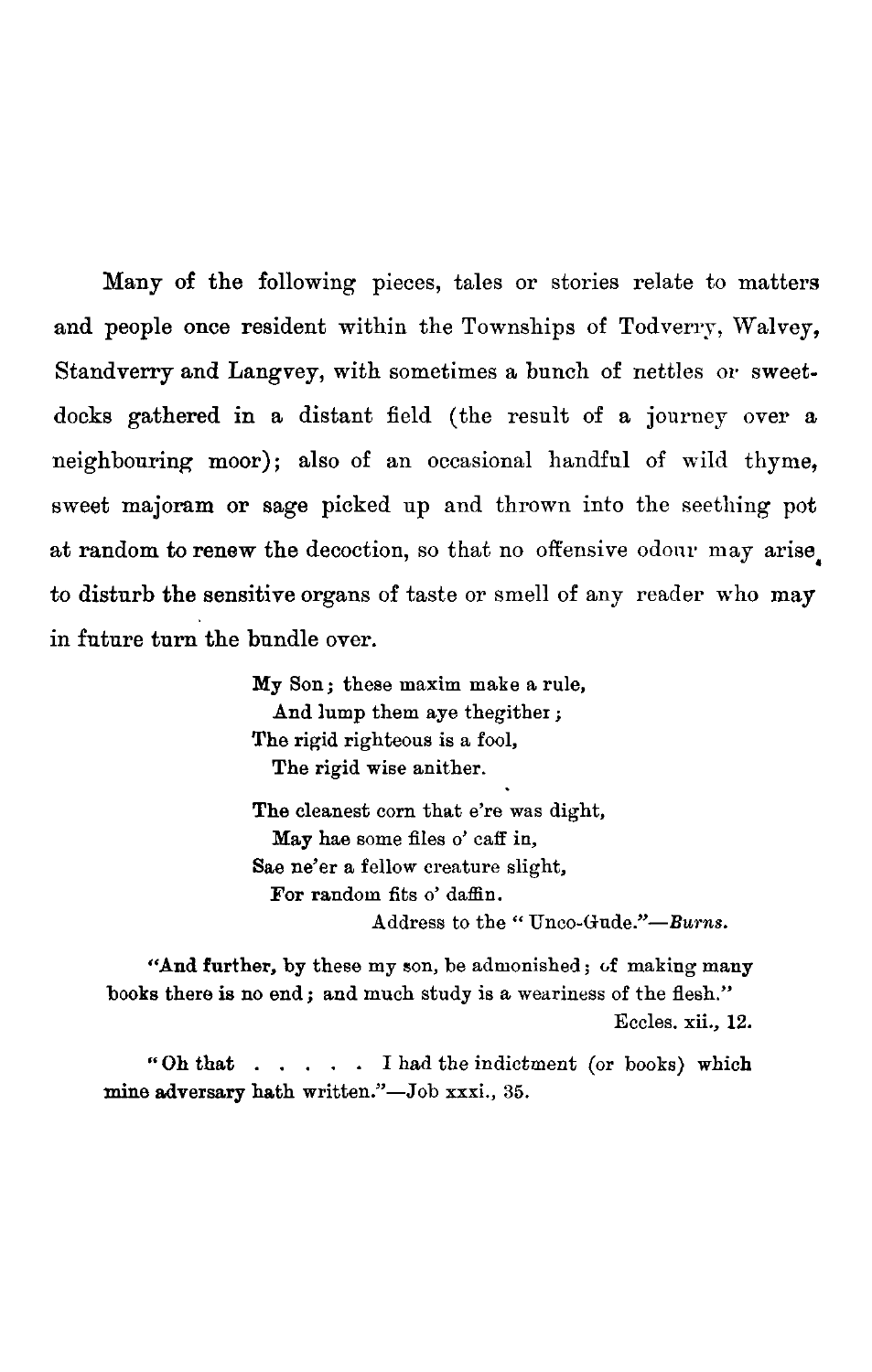

## DEDICATION .

TO the memory of an old and outspoken friend, one who was sometimes slyly critical and severe. Also to the living members of the family of the late Mr . Peter Ormerod. formerly of Todmorden Edge, then of Stoneswood, Dulesgate, and later of Pexhouse, Todmorden, cotton spinner and manufacturer .

They will please accept this tribute of respect and esteem from one who knew, but will not flatter, the man, knowing as he did, to some extent at least, his strong and weak points.

Mr. Peter Ormerod was a well-read man, fond of anecdote and local nomenclature, who, in conversation with friends or casual acquaintances, often imparted rare bits of information to them, upon old and new subjects, being generally willing to take back scraps in kind, in exchange, which was to him a most congenial occupation at any time of day or night, could something be obtained or imparted in return.

He was not a proud man in any way, but had certain fixed notions about things and people generally, could take most of his acquaintances out of the square and weigh them up in a mild way, or " snatch a glance and mark the spot where Emma walked and wept"

Some of the pieces in the following pages can be clearly traced to his inspiration in one form or another, but have been somewhat re-cast. In one or more of them he himself comes in for personal notice by name, the piece being an old story of his boyish days, was characteristic, and in some degree foreshadowed the man of after days .

Mr. Ormerod knew me well from the year 1836 to the time of his death. At first I was a hand-weaver and lived at Woodshade, Todmorden, and his brother William was, about that time, one of the wardens at Todmorden Church for several years in succession . A friend of mine then said that I ought to go to a day-school and interested himself to the extent of seeing the trustees of the old Endowed School, near St . Mary's Church, Todmorden . The churchwarden for the time being was always a trustee, by virtue of his office,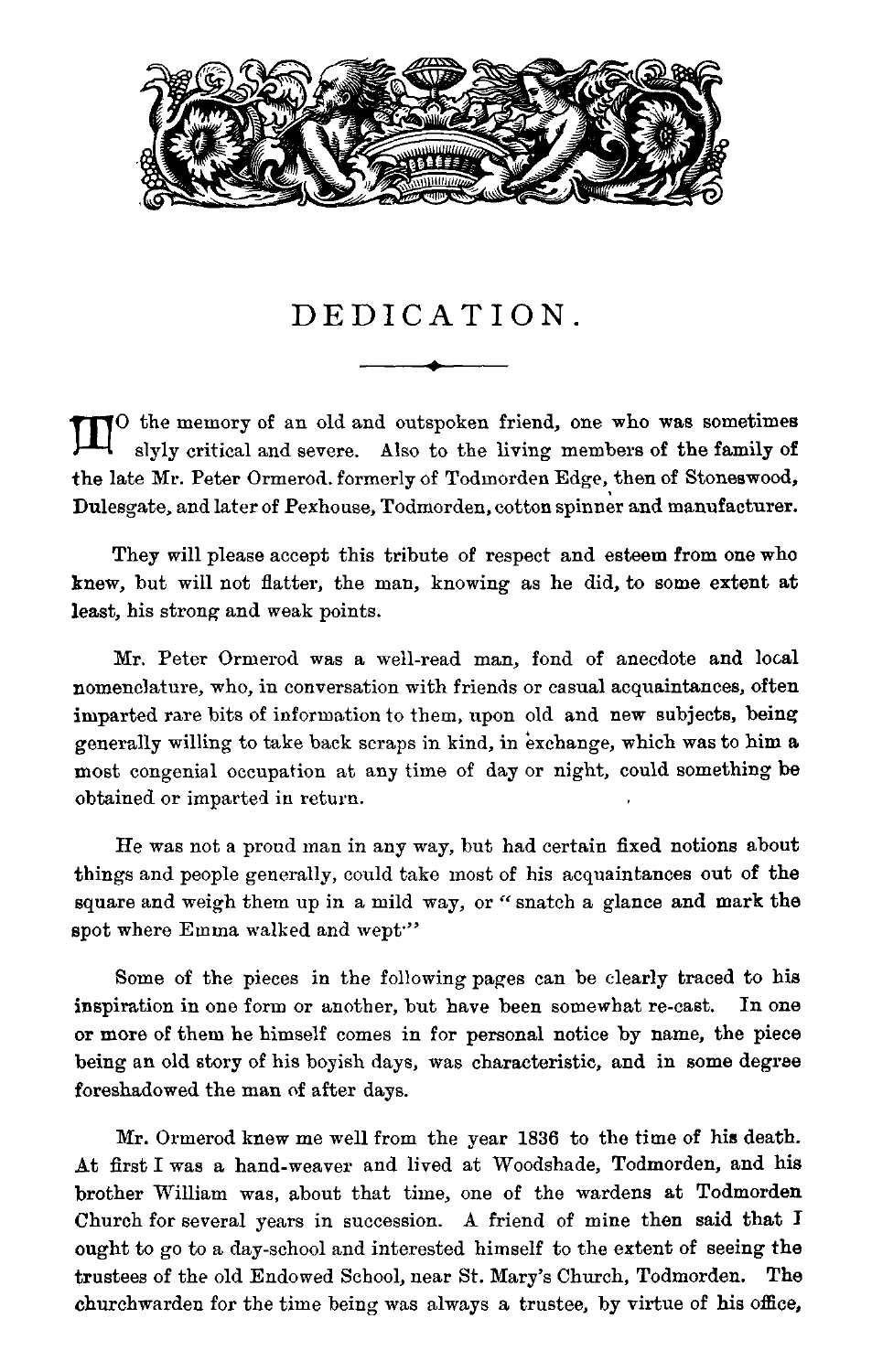from the foundation of the school, and could send one scholar there. The matter ripened and an arrangement was made, so that, in the spring of the following year, 1837, I was admitted as a free scholar, and except an interval of about three months I continued there gathering up such stores of learning as the place afforded, until the month of November, 1840. from the

There were four free scholars, and we all had to do something for the master or mistress for our tuition, besides our school work, " free scholars " indeed we were called so, but two of us had the school-room to sweep out twice a week, besides doing other sorts of work occasionally ; the other two having to do the water-fetching and other different jobs of which I speak more particularly in an auto-biographical narrative of the principal events of my life. We none of us liked the schoolmaster or his wife any better for the work we had to do, but had to put up with it, and concluded that it did us no harm except in the opinions of the more advanced scholars.

Mr. William Ormerod, as representative of the Rev. Richard Clegg's Charity, was my sponsor, but his brother Peter, who had a stronger will, was the acting medium, and I gladly tender this acknowledgment to his regard and friendship for me. In such wise I obtained an education which was thought at the time to be good, and certainly I came to know more of the rudiments of knowledge than otherwise I might have done. For that I must always be thankful, but since those days in the past the world has been my schoolmaster, and has taught me other lessons not to be had without buffetings, where I have rubbed shoulder with various sorts of teachers and fellow-pupils .

As a writer for the press and otherwise, I am cognizant of many defects in style, and some prejudices in matter which to some people will be more apparent in the pages of "History and Biography" should they ever be printed. There my weaknesses will be found out, but I have read Chaucer, and must abide their judgment, having used names and local words the better to authenticate a tale, story or anecdote, perhaps not always polite.

The pieces range about in an eccentric manner, and include different sorts and conditions of people, from the professional beggar to the opulent manufacturer and merchant prince. That being so, the gamut is both high and low, yet the time for the tune is necessarily an hidden matter and must be left outside any sort of speculation at the present. Will the home readers pay the piper for his song?-they will doubtless pay for anything if they are suited, but that is the point where we may differ, however, let us hope on and see what will come out of the venture.

I have the honour to be,

Respectfully yours,

Woodbank, Walsden, May 4th, 1892. JOHN TRAVIS.